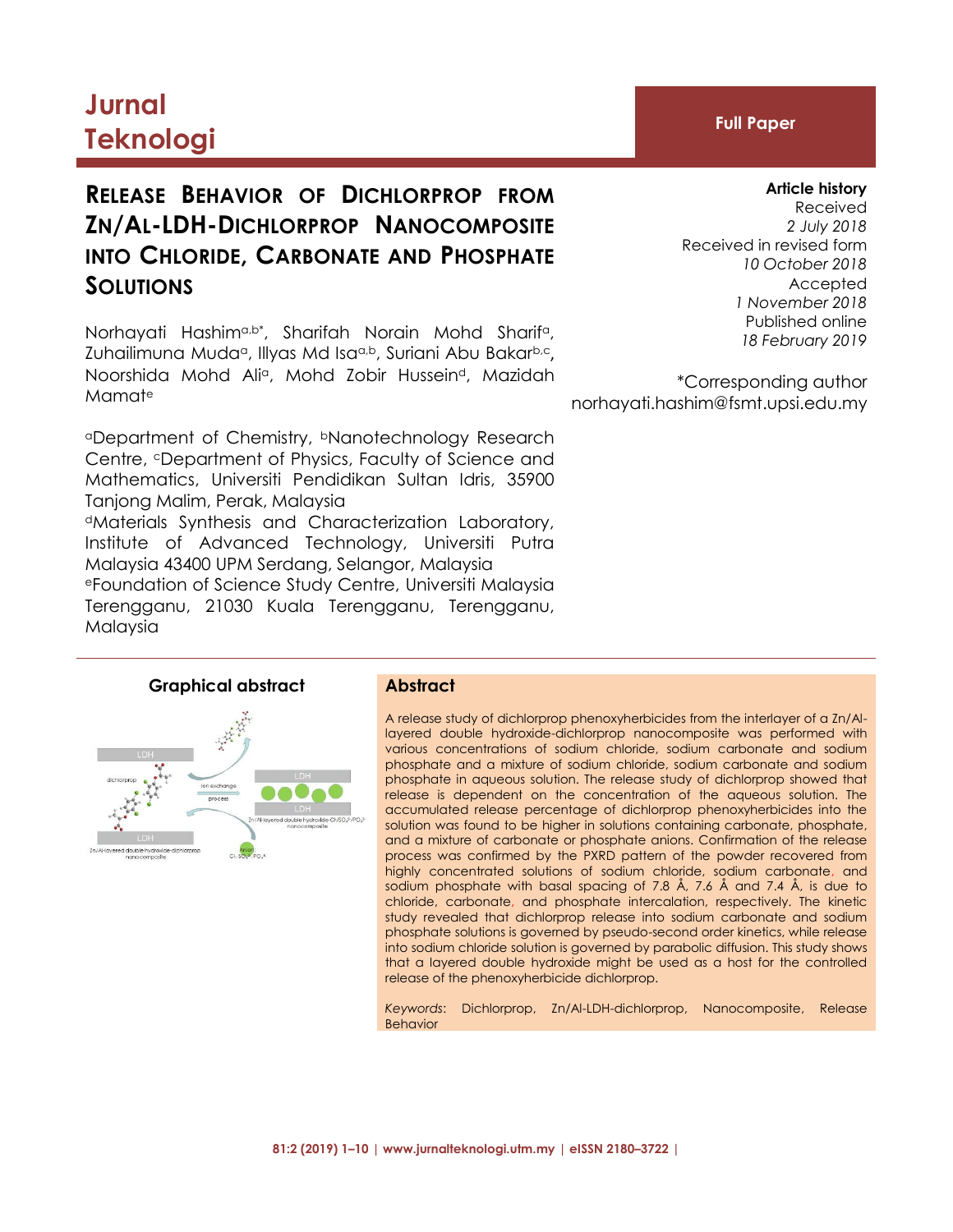#### **Abstrak**

Satu kajian pelepasan fenoksiherbisida diklorprop daripada ruang antara lapisan nanokomposit hidroksida Zn/Al lapisan berganda dilakukan dalam pelbagai kepekatan larutan akueus natrium klorida, natrium karbonat dan natrium fosfat dan campuran larutan akueus natrium klorida, natrium karbonat dan natrium fosfat. Kajian pelepasan diklorprop menunjukkan bahawa ia adalah bergantung kepada kepekatan larutan akueus. Peratusan pelepasan terkumpul fenoksiherbisida diklorprop ke dalam larutan campuran didapati lebih tinggi berbanding dengan dalam larutan yang mengandungi karbonat, fosfat dan campuran karbonat atau fosfat anion. Pengesahan kepada proses pelepasan disahkan dengan corak PXRD bagi serbuk hasil yang diperolehi pada kepekatan tertinggi larutan natrium klorida, natrium karbonat dan natrium fosfat menunjukkan jarak basal 7.8 Å, 7.6 Å dan 7.4 Å masing-masing yang disebabkan oleh interkalasi klorida, karbonat dan fosfat. Kajian kinetik mendedahkan bahawa pelepasan diklorprop ke dalam larutan natrium karbonat dan natrium fosfat dikawal oleh tertib kedua pseudo manakala pelepasan ke dalam larutan natrium klorida dikawal oleh peresapan parabolik. Kajian ini menunjukkan bahawa lapisan berganda hidroksida mungkin boleh digunakan sebagai tuan rumah untuk rumusan lapisan terkawal fenoksiherbisida, diklorprop.

*Kata kunci*: Diklorprop, Zn/Al-LDH-Diklorprop, Nanokomposit, Tingkah laku pelepasan

#### © 2019 Penerbit UTM Press. All rights reserved

#### **1.0 INTRODUCTION**

Herbicides are used to kill unwanted plants in the agriculture sector. However, the heavy use of herbicides in this sector has given rise to serious underground water contamination and human health problems. To overcome this problem, it is important to develop new herbicide formulations that are safer, highly effective, and low cost. Layered materials, especially layered double hydroxides (LDH), are suitable nanomaterials for the preparation of controlled release formulation (CRF) of herbicides due to their unique host-guest type structure [1]. Research in controlled release formulations has attracted considerable attention in recent years, especially in the pharmaceutical [2] and environmental [3] industries. For example, studies on the release of different non-steroidal antiinflammatory drugs (NSAIDs) intercalated between Mg/Al/Fe-hydrotalcite interlayers showed slow dissolution of the drug in solution [4]. Meanwhile, the simultaneous release of both 2-(3-<br>chlorophenoxy)propionate (CPPA) and 4-(2,4chlorophenoxy)propionate (CPPA) and 4-(2,4 dichlorophenoxy)butyrate (DPBA) herbicides from Zn/Al-LDH into the release media was found to be fitted by a pseudo second-order equation [5]. In both of these studies, LDH demonstrated potential to be applied as a layered host material for drug and herbicide release. LDH as a CRF material in the environment may significantly reduce water contamination in the agriculture sector; for example, the use of a CRF may restrict herbicide movement through the groundwater and soil. As reported by Bruna [6], an organohydrotalcite layered material has been used as a novel host material for the slow release of terbuthylazine, a widely applied

agricultural herbicide. The synthesized herbicide (with additional CRF formulation) was compared to a standard commercial formulation of the herbicide. The results showed the promising capacity of the organohydrotalcite layered material to serve as a suitable support for herbicide slow release formulations with the aim of reducing the adverse effects derived from rapid transport losses of the chemical once applied to soils.

The structure of LDH is made up of positively charged edge sharing octahedra, which forms host layers with a brucite-like structure. The combination of divalent and trivalent cations in the LDH structure produces excessive positive charges in the interlayer, which need to be balanced by the presence of the interlayer anions. LDH can be represented by a general formula,  $[M^{2+}(1-x)M^{3+}(OH)_2][A^{n-}(x/n)]zH_2O$  with  $M^{2+}$  is a metal such as Mg<sup>2+</sup>, Zn<sup>2+</sup>, Co<sup>2+</sup>, Ni<sup>2+</sup>, Mn<sup>2+</sup> and  $M^{3+}$  is a trivalent metal ion such as  $Al^{3+}$ , Fe<sup>3+</sup>, Cr<sup>3+</sup>, Ga<sup>3+</sup>, Ni<sup>3+</sup>, Mn<sup>3+</sup> [1, 7]. A<sup>n-</sup> is an interlayer anion such as  $CO<sub>3</sub><sup>2</sup>$ , NO<sup>3</sup>-, SO<sub>4</sub><sup>2-</sup> or CI-, x is the charge density, that is, the molar fraction of  $M^{3+}$  /( $M^{2+}$  +  $M^{3+}$ ), and *n* represents the charge of the interlayer anion [8]. In this study, we report on the controlled release properties of a phenoxyherbicide, dichlorprop anion (2-(2,4-dichlorophenoxy)propionic acid) from DPPADI (Zn/Al-LDH-dichlorprop nanocomposites synthesized by a co-precipitation method), and DPPAEX (Zn/Al-LDH-dichlorprop nanocomposites synthesized by an ion exchange method) nanocomposites into sodium chloride, sodium carbonate, and sodium phosphate solutions. The release of dichlorprop into a mixture of chloride, carbonate, and phosphate solution was also assessed to determine the effect of single, binary and ternary anions toward the release behaviour of phenoxyherbicides.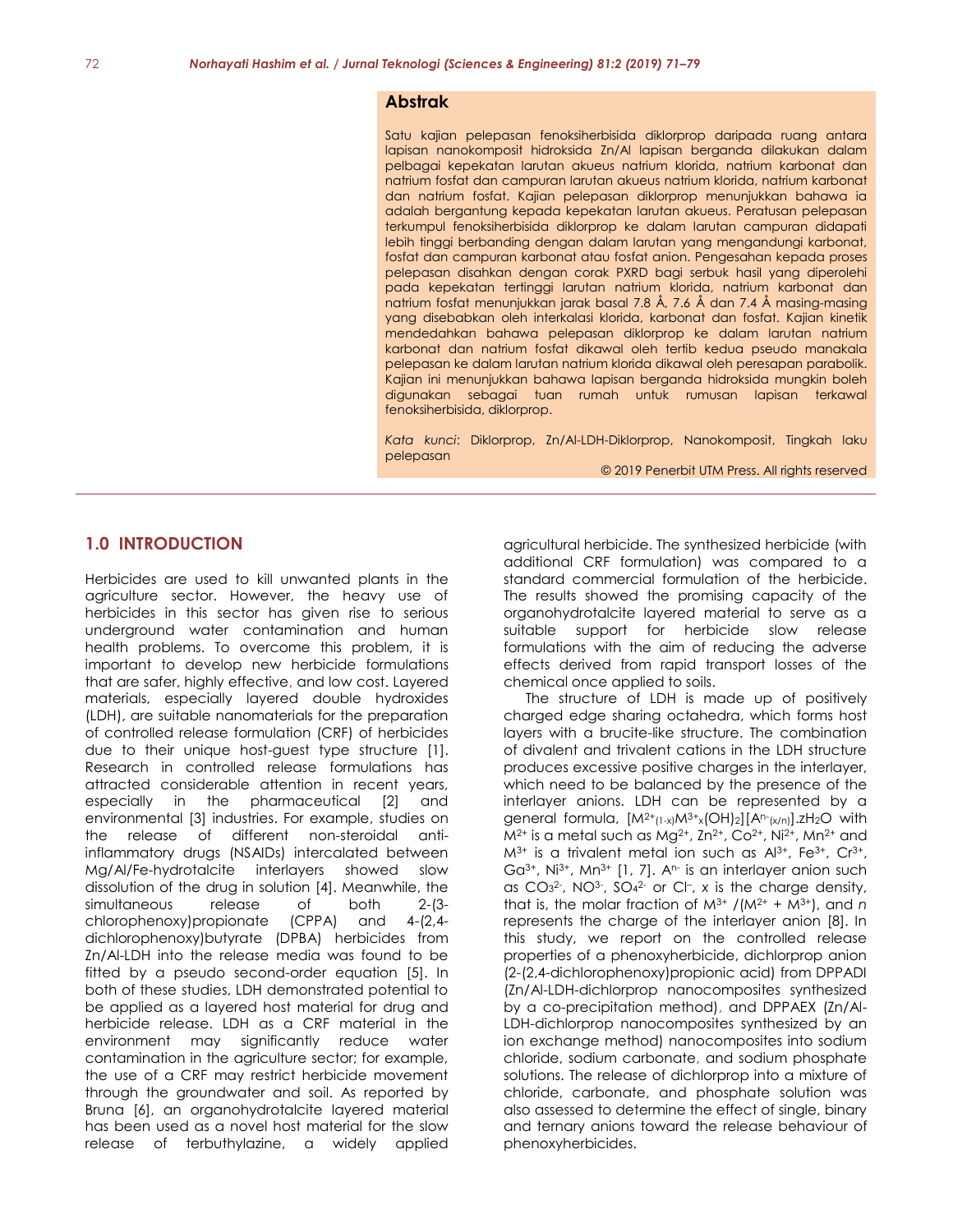#### **2.0 METHODOLOGY**

Synthesis and characterization of Zn/Al-LDHdichlorprop (DPPADI and DPPAEX) has been done in a previous report [9]. The controlled release study into aqueous solution was done at salt concentrations of 0.001 M-0.008 M in solution (sodium chloride, sodium carbonate and sodium phosphate). A Perkin Elmer UV-Vis spectrophotometer equipped with Lambda 35 software was used to determine the release of the anion from the metal hydroxide layers of the nanocomposite in three different salt solutions. A 6.0 mg sample was weighed and put in contact with 3 mL of aqueous solutions of sodium chloride, sodium carbonate, and sodium phosphate in order to study the effect of the different salts toward the release of the anion. The concentration of the anion released into the solution was continuously monitored, and measured by UV-Vis spectrophotometry. The percentage of accumulated release from the nanocomposites was calculated using the equation of zeroth order  $(x = t + c$ , where *x* is the percentage release of the intercalated LP anions at time *t*, *c* is a constant). The release of DPPADI and DPPAEX were fitted into four kinetic order models: zeroth order, first order, pseudo-second order, and parabolic diffusion.

A sample of 0.5 g was put in contact with 500 mL of each of the following solutions: 0.008 M sodium chloride, sodium carbonate, and sodium phosphate. The content was vigorously stirred at room temperature for various periods of time, and the slurry was then centrifuged, dried in an oven at 70°C, ground and kept in sample bottles for powder X-ray diffraction (PXRD) characterization. The PXRD patterns were recorded on a Shimadzu XRD-6000 Xray diffractometer in the 2*θ* range of 2° to 60° using filtered Cu-K<sub>a</sub> radiation ( $\lambda$  = 0.1540562 nm) at 40 kV and 20 mA with 2° min<sup>-1</sup>.

## **3.0 RESULTS AND DISCUSSION**

#### **3.1 Controlled Release Study**

Figures 1, 2 and 3 show the release profile of dichlorprop from the DPPADI and DPPAEX nanocomposites into four different concentrations of sodium chloride, sodium carbonate and sodium phosphate aqueous solutions, respectively.

The fast release of the dichlorprop anion from DPPADI and DPPAEX nanocomposites were observed in the first 0-150 minutes for the sodium carbonate and sodium phosphate solutions, followed by slow release before saturated release was achieved. For sodium chloride, slower release was observed; it was concentration-dependent and the accumulated saturated maximum was achieved at around 4000 minutes for both the DPPADI and DPPAEX

nanocomposites. Ion exchange took place in the release reaction due to the higher affinity of carbonate and phosphate ion toward the dichlorprop anion. As reported by Sato and Okuwaki [10] and Ulibarri *et al.* [11], monovalent anion pesticides have low affinity toward layered materials compared to carbonate and phosphate anions for the exchange process. Therefore, intercalated dichlorprop was exchanged with carbonate and phosphate anions, and subsequently released into the solution.



**Figure 1** Release profile of DPPA from the interlamellae of the (a) DPPADI and (b) DPPAEX nanocomposites into aqueous solutions containing various concentrations of NaCl



**Figure 2** Release profile of DPPA from the interlamellae of the DPPADI (a) and DPPAEX (b) nanocomposites into aqueous solutions containing various concentrations of Na2CO3 [9]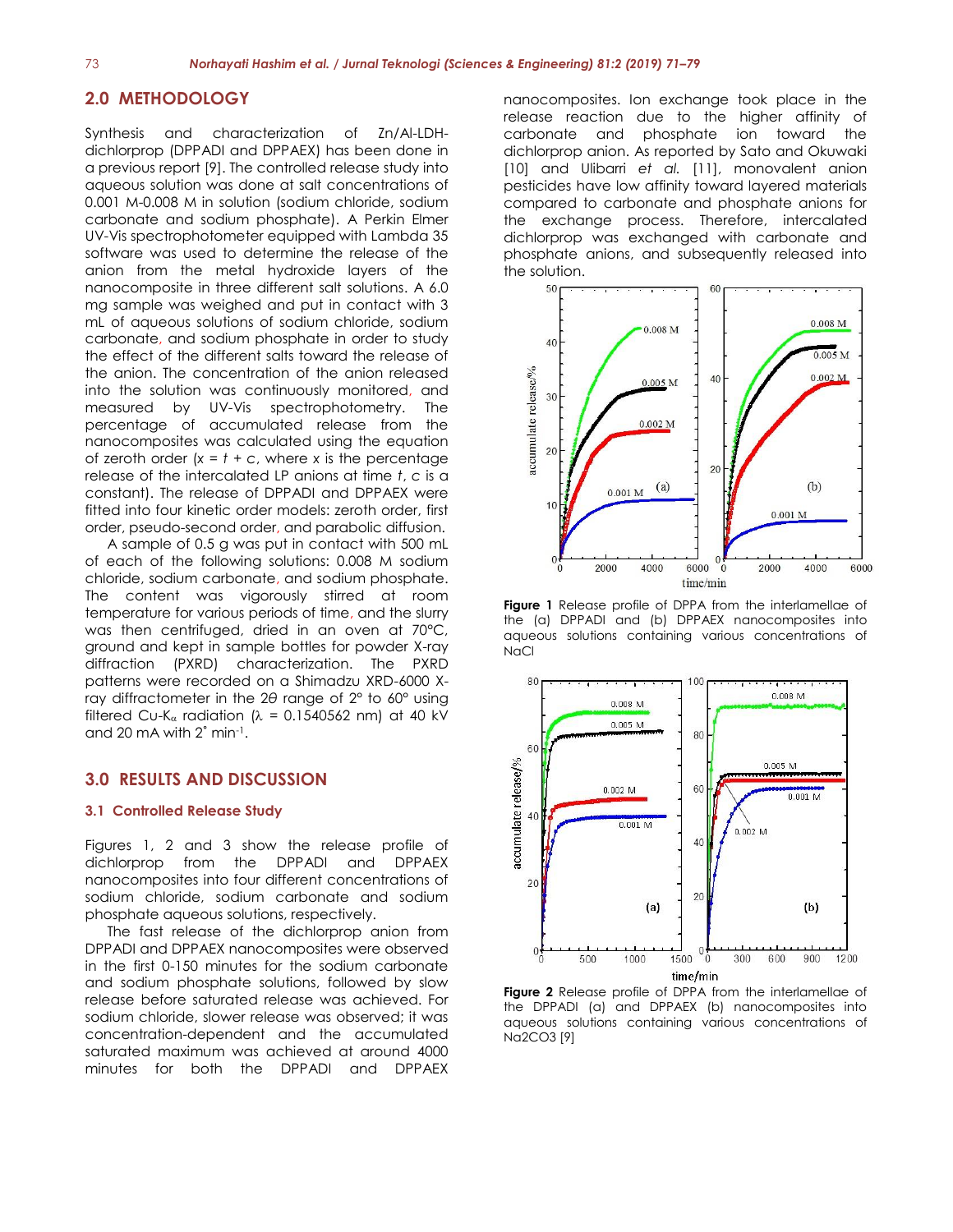

**Figure 3** Release profile of DPPA from the interlamellae of the (a) DPPADI and (b) DPPAEX nanocomposites into aqueous solutions containing various concentrations of Na3PO4

Deintercalation of dichlorprop was hindered by the new formation of layered double hydroxide at the outer layer of particle, as the release of guest was found to occur in a controlled manner. At the same time, the replacement of dichlorprop in the interlayer of LDH was mediated by carbonate, or phosphate anions from the solution. The percentage of dichlorprop anion release from both nanocomposites into the sodium chloride, sodium carbonate and sodium phosphate solutions is shown in Table 1. The slower release of dichlorprop from both DPPADI and DPPAEX into sodium chloride corresponds to the lower affinity of chloride anions toward LDH inorganic interlamellae compared to carbonate and phosphate anions. In addition, chloride anions are small monovalent anions that have less affinity than carbonate and phosphate ion for the ion exchange process in solution, as reported by Hussein [12].

For both nanocomposites, the release profiles of the dichlorprop anion from the interlayer of the nanocomposite showed higher amounts of maximum accumulated release from the DPPAEX nanocomposite compared to the DPPADI nanocomposite for all concentrations of sodium carbonate followed by sodium phosphate and sodium chloride. The orientation and arrangement of the anion within the inter gallery matrix for both nanocomposites were calculated to be the same value, 16.7 Å (Figure 4) [9]. The differences may be due to the crystallinity of the materials, which affects the amount of dichlorprop readily available to be released. The nanocomposite preparation method is the main factor that determines the physicochemical properties of the resulting materials, thus

related to surface properties and the release behaviour of the guest anion.

**Table 1** Percentage release (%) of DPPA anion into various solutions

| <b>DPPA</b> anion |                   |                   |                                             |                   |                                             |                          |
|-------------------|-------------------|-------------------|---------------------------------------------|-------------------|---------------------------------------------|--------------------------|
|                   | NaCl<br>solution  |                   | Na <sub>2</sub> CO <sub>3</sub><br>solution |                   | Na <sub>3</sub> PO <sub>4</sub><br>solution |                          |
| (M)               | <b>DPPA</b><br>DI | <b>DPPA</b><br>EX | <b>DPPA</b><br>DI                           | <b>DPPA</b><br>EX | <b>DPPA</b><br>DI                           | <b>DPPA</b><br><b>EX</b> |
| 0.001             | 11                | 8                 | 38                                          | 59                | 35                                          | 51                       |
| 0.002             | 23                | 38                | 45                                          | 63                | 65                                          | 54                       |
| 0.005             | 31                | 46                | 65                                          | 65                | 74                                          | 72                       |
| 0.008             | 42                | 50                | 78                                          | 91                | 76                                          | 77                       |



**Figure 4** The proposed arrangement of DPPA intercalated into LDH inorganic interlayer for both DPPADI and DPPAEX nanocomposites [9]

In order to confirm results of the release study, solid material residues at the beginning of guest release, at 50% of accumulated release and maximum release time in the chloride, carbonate and phosphate solutions at higher concentrations were dried, and their PXRD pattern recorded for both the DPPADI and DPPAEX nanocomposites (Figure 5). At the beginning of the release time for DPPADI in all three solutions, the PXRD patterns were quite similar with basal spacing in the range of 21.3 Å to 21.8 Å corresponding to diffraction by the 003 plane of the layered system containing dichlorprop in the interlayers. A similar result was obtained from the DPPAEX nanocomposite pattern release into the chloride, carbonate and phosphate solutions. The difference in the intensity of the intercalation peak among these patterns corresponded to less crystallinity of the nanocomposite as the ion exchange process started in the solution. For the pattern at 50% accumulated release, the intensity of the intense and sharp peak of 003 reflections for the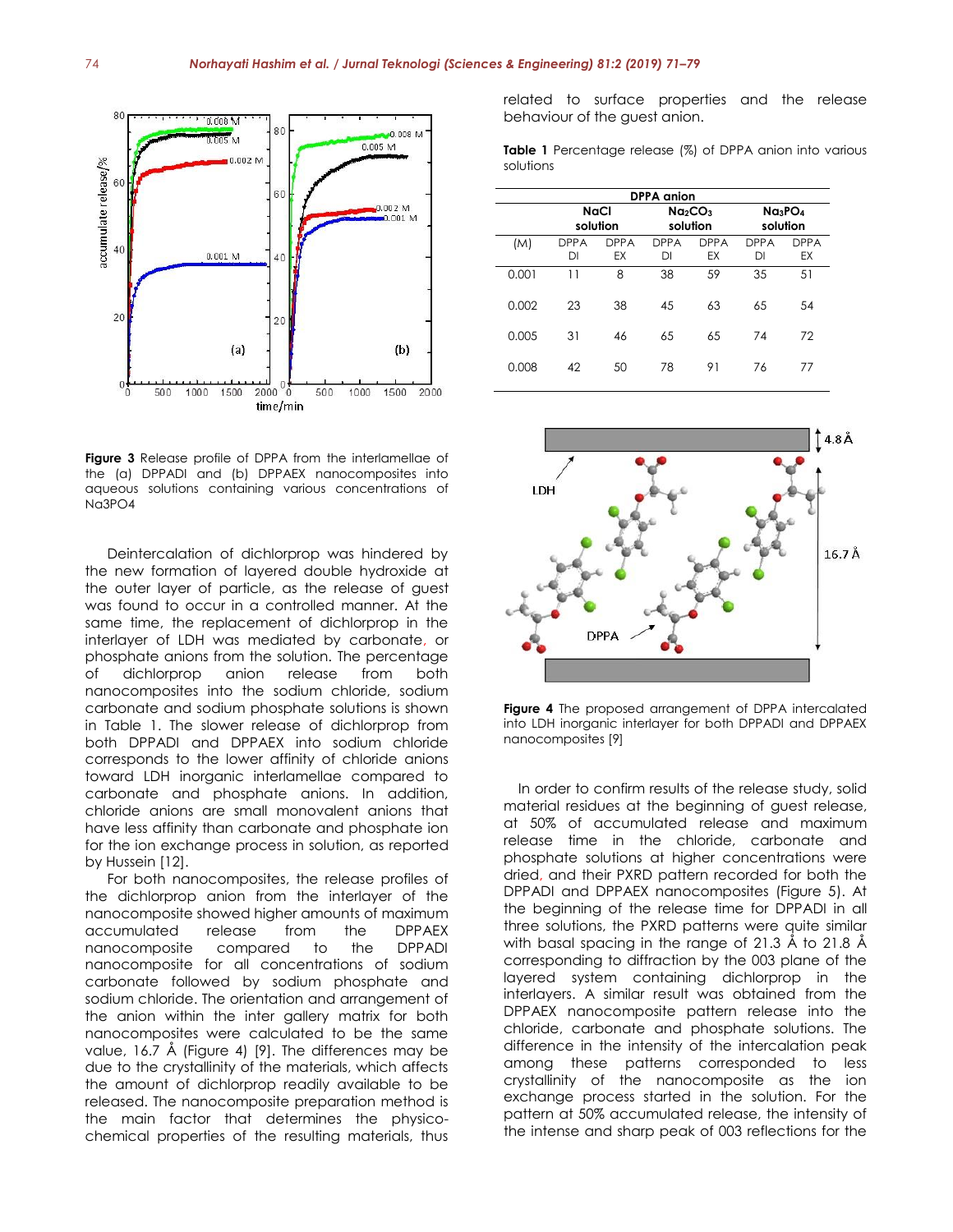nanocomposite decreased. At the same time, reflections corresponding to the medium anion increased, which led to an increase in the medium anion intercalated in the layers of the layered double hydroxide. This occurred as a result of the exchange of the intercalated dichlorprop with the chloride, carbonate and phosphate anions present in the medium. It may also be due to the dissolution of inorganic LDH, and the collapse of the inorganic layer [12].



**Figure 5** PXRD patterns for the samples recovered from various aqueous solutions of (a) chloride, (b) carbonate, and (c) phosphate for DPPADI and (d) chloride, (e) carbonate, and (f) phosphate for DPPAEX

The PXRD patterns for the samples dried after release achieved equilibrium show a sharp and intense peak of 003 reflections, which indicated high crystallinity of the material. The basal spacing of 7.8 Å, 7.6 Å, and 7.4 Å for that peak referred to chloride, carbonate and phosphate anions intercalated in the interlayer of LDH. The remaining intercalation peak at a lower 2θ angle was observed as an indication that not all dichlorprop in the interlayers of the nanocomposite was released into the solution via the ion exchange process. The different release times at equilibrium in different solutions was due to the differences of density anion toward the interlamellae of LDH. In the dichlorprop release study, carbonate anions showed higher density toward LDH compared to chloride and phosphate anions, which is in agreement with previous work by Hussein [12].

#### **3.2 Kinetic Study**

In order to study the release kinetics of the dichlorprop anion, data obtained from the release profile for dichlorprop from its nanocomposite into sodium chloride, sodium carbonate and sodium phosphate solutions were fitted to several kinetic models, including zeroth order (Equation (i)) [13], first order (Equation (ii)) [14], pseudo-second order (Equation (iii)) [15], and parabolic diffusion (Equation (iv)) [16]. The equation for each kinetic model is as follows:

| $x = 1 + C$                                       | (i)   |
|---------------------------------------------------|-------|
| $log(1-M_i/M_f) = t + c$                          | (ii)  |
| $\frac{1}{M_i} = \frac{1}{M_f^2} + \frac{1}{M_f}$ | (iii) |
| $M_i/M_f = k f^{0.5} + C$                         | (iv)  |

where *x* is the percentage release of the intercalated dichlorprop anions at time *t*, *c* is a constant, *M<sup>i</sup>* represents the initial concentration of the dichlorprop, and *M<sup>f</sup>* is the final concentration of the dichlorprop. Table 2 and Table 3 show a comparison between correlation coefficients (r<sup>2</sup> ) of the four models kinetic models.

As shown in Figure 6 (b) and (c)) and Figure 7 (b) and (c), dichlorprop release into sodium carbonate and sodium phosphate solutions from both DPPADI and DPPAEX nanocomposites was governed by pseudo-second order kinetics, while parabolic diffusion was the best fit for dichlorprop release into sodium chloride (see Figure 6 (a) and Figure 7 (a)). The correlation coefficients  $(r<sup>2</sup>)$ , under the experimental conditions described earlier, indicate that the pseudo-second order model was the best to describe the release behaviour kinetics of dichlorprop from both DPPADI and DPPAEX nanocomposites in sodium carbonate and sodium phosphate solutions. However, parabolic diffusion was found to suit the release behaviour of dichlorprop from both the DPPADI and DPPAEX nanocomposites in sodium chloride solution.

It should be stated that release of the guest anion into the carbonate and phosphate aqueous solutions from the inorganic LDH interlamellae involved the dissolution and diffusion of nanocomposite during ion exchange between the intercalated anions in the interlamellae host [17]. However, the release of the guest anion into the chloride aqueous solution was controlled by intraparticle diffusion or surface diffusion. Therefore, it could be suggested that the results indicate that external surface diffusion or intraparticle diffusion via ion exchange is the ratedetermining step in the release process [18].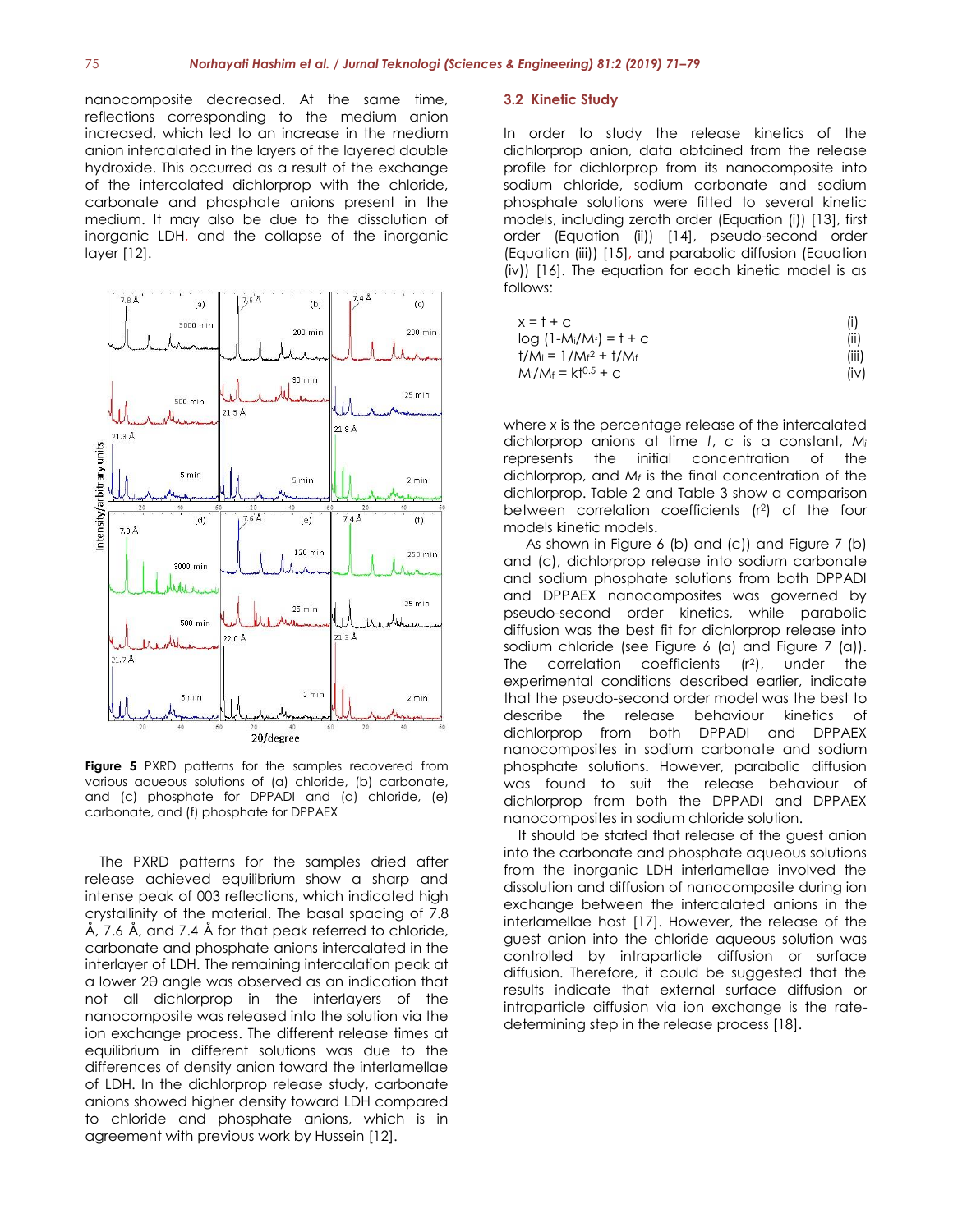

**Figure 6** Fitting of the data of dichloroprop anions from DPPADI nanocomposite to the (a) parabolic diffusion in NaCl solution, (b) pseudo-second order kinetic in Na2CO3 solution, and (c) pseudo-second order kinetic in Na3PO4 solution, containing various concentration of 0.008 mol L-1, 0.002 mol L-1, 0.005 mol L-1 and 0.001 mol L-1 at t = 0-1000 min



**Figure 7** Fitting of the data of dichloroprop anions from DPPAEX nanocomposite to the (a)parabolic diffusion in NaCl solution, (b) pseudo-second order kinetic in Na2CO3 solution, and (c) pseudo-second order kinetic in Na3PO4 solution containing various concentration of 0.008 mol L-1, 0.002 mol L-1, 0.005 mol L-1 and 0.001 mol L-1 at t = 0-1000 min

#### **3.3 Release Study of Dichlorprop into Mixture of Aqueous Solutions**

Figure 8 (a) and (b) show the profile release of Zn/Al-LDH-dichlorprop synthesized by direct coprecipitation and indirect ion exchange methods. A solution containing chloride-carbonate-phosphate anions allowed a high level of saturated release of DPPADI with a percentage release of 88%. DPPAEX showed that the solution containing carbonate anions allowed high saturated release of dichlorprop with a value of 90%. For both nanocomposites, rapid release of dichlorprop was observed in the initial 20 minutes for all solutions except for the solutions containing chloride anions.

The percentage release of dichlorprop from the DPPADI nanocomposite in carbonate-phosphate, chloride-phosphate, chloride-carbonate, carbonate and phosphate solutions were 74, 60, 59, 71 and 76%, respectively. However, 86, 72, 50, 66 and 76% saturated release of dichlorprop from the DPPAEX nanocomposite was achieved in the solutions containing chloride-carbonate-phosphate, carbonate-phosphate, chloride-phosphate, chloridecarbonate and phosphate anions; this was mostly achieved in 150 minutes. Saturated release of dichlorprop from both nanocomposites into the chloride solution was 42% (DPPADI) and 50% (DPPAEX) with a slower initial rate compared to the other solutions. The release orders of dichlorprop into the solution are summarized and shown in Table 4.

As shown in Figure 8 (a), the ternary system showed a high percentage of accumulated release of dichlorprop anions from the DPPADI nanocomposite compared to the other systems. This was due to the existence of a combination of carbonate and phosphate ions with strong affinity to maximize interaction with the surrounding positive charge of the interlayer of LDH. In the binary systems, as expected, the solution that combined carbonate and phosphate ions showed a higher accumulated release percentage, which corresponded to the high affinity of carbonate toward LDH, and the high density of phosphate ions in the exchange process. The other binary solutions, chloride-carbonate and chloride-phosphate, showed a low accumulated release percentage, which could be due to the low ion exchange affinity of chloride toward the interlayer of the inorganic interlamellae [19]. For the single systems, the phosphate solution showed the highest accumulated release percentage of dichlorprop compared to carbonate and chloride. This could be due to the multiple hydrolysis of phosphate, with the existence of tertiary phosphate that has a high charge density in the solution that may have increased the ion exchange process in the replacement of dichlorprop from the interlayer [20].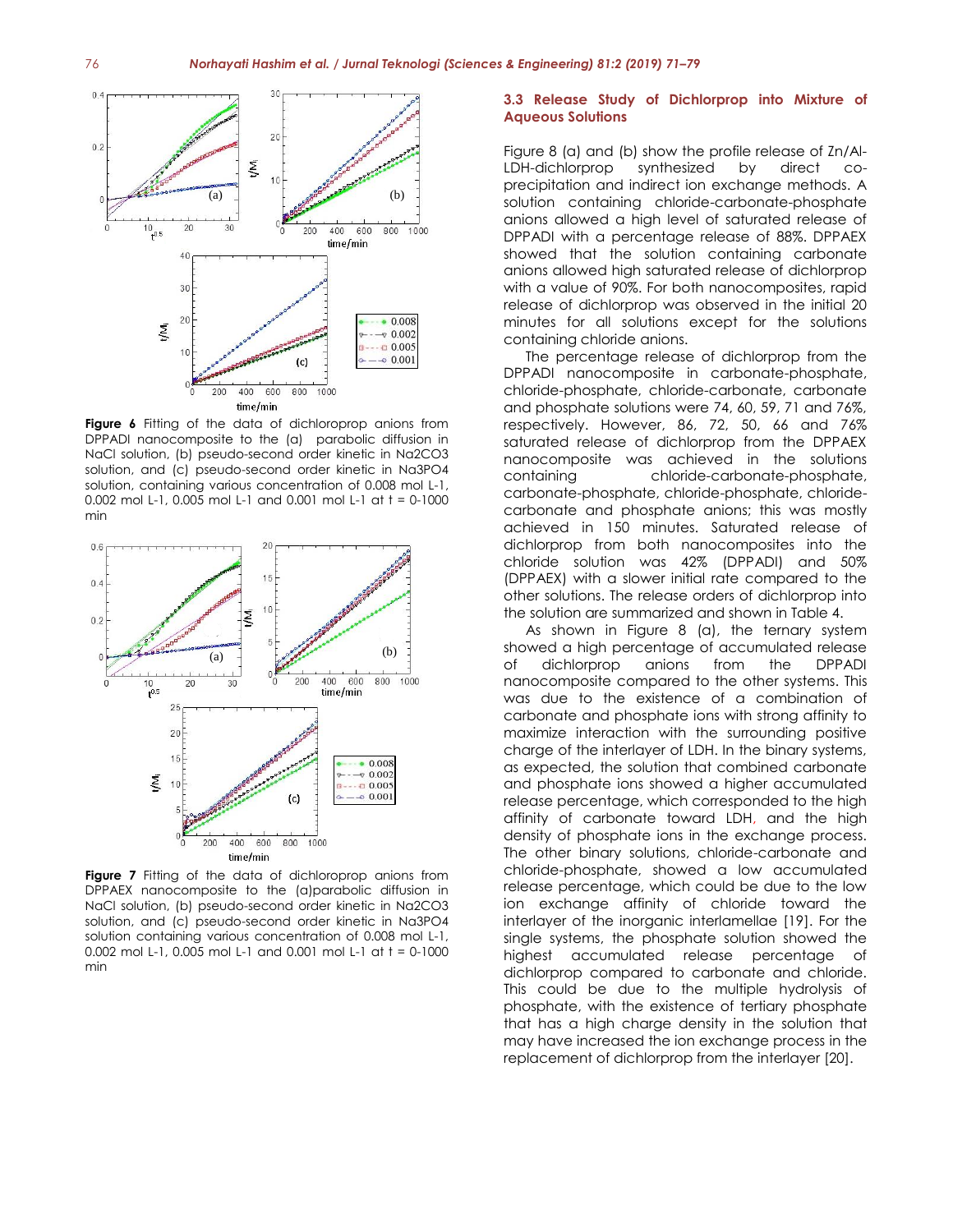

**Figure 8** Release profile of DPPA from the interlamellae of the nanohybrids (a) DPPADI and (b) DPPAEX into mixture aqueous solutions

The accumulated release order of dichlorprop from the DPPAEX nanocomposite in the single system carbonate, phosphate and chloride solutions was similar to dichlorprop release from its nanocomposite, DPPAEX (Figure 8 (b)). Carbonate solution showed high percentage values due to the high affinity of carbonate anions toward the brucite-type interlayer compared to phosphate and chloride anions. The binary system containing carbonate and phosphate ions showed the highest accumulated release percentage compared to carbonate or phosphate combined with chloride, due to the low charge density of chloride that may have inhibited the ion exchange process in the solution. Carbonates and phosphates are known to have a high affinity toward LDH and a high charge density compared to chloride [21]. Therefore, carbonate and phosphate anions can be easily exchanged with the intercalated anion, i.e., dichlorprop in the ion exchange process.

For the ternary system of chloride, carbonate and phosphate, the release percentage value is lower than that of the carbonate single system, but higher than the binary, phosphate and chloride single systems. This could be due to the presence of multiple anions. Carbonate has high affinity toward LDH and phosphate has a high charge density and a maximum orientation for interaction with the positively charged layer compared to the binary, phosphate and chloride single systems. The low value of accumulated release for the ternary system compared to the carbonate single system may be due to the existence of lower affinity chloride in the system that may have inhibited the accumulated release, thus slowing down the ion exchange process. Generally, the accumulated release of dichlorprop from both DPPADI and DPPAEX

nanocomposites in various solutions is dominated by the existence of phosphate or carbonate anions in the solution. However, the existence of chloride anions in the solution decreases the percentage values of accumulated release.

## **4.0 CONCLUSION**

A release study of the guest ion from Zn/Al-LDHdichlorprop nanocomposites synthesized using direct co-precipitation and ion exchange methods was done in various concentrations of sodium chloride, sodium carbonate and sodium phosphate aqueous solutions. It was found that the accumulated phenoxyherbicide release into aqueous solution increases with a higher initial concentration and contact time. The accumulated release percentage of the phenoxyherbicide into solutions is in the order of: sodium carbonate > sodium phosphate > sodium chloride and a mixture of carbonate and phosphate solutions. The release profiles of the nanocomposite synthesized using the ion exchange method showed a higher maximum accumulated release of the phenoxyherbicide in all solutions compared to the nanocomposite synthesized using the coprecipitation method.

The release behaviour of dichlorprop from both the DPPADI and DPPAEX nanocomposites into sodium carbonate and sodium phosphate solutions was governed by pseudo-second order kinetics. For both the DPPADI and DPPAEX nanocomposites, the release behaviour of dichlorprop into sodium chloride solution was governed by parabolic diffusion. The effect of single, binary and ternary anions from sodium chloride, sodium carbonate and sodium phosphate during controlled release was assessed for the phenoxyherbicide nanocomposite. The solutions containing a mixture of carbonate and phosphate anions showed high initial release of phenoxyherbicide anions due to the high affinity of the incoming anions toward LDH.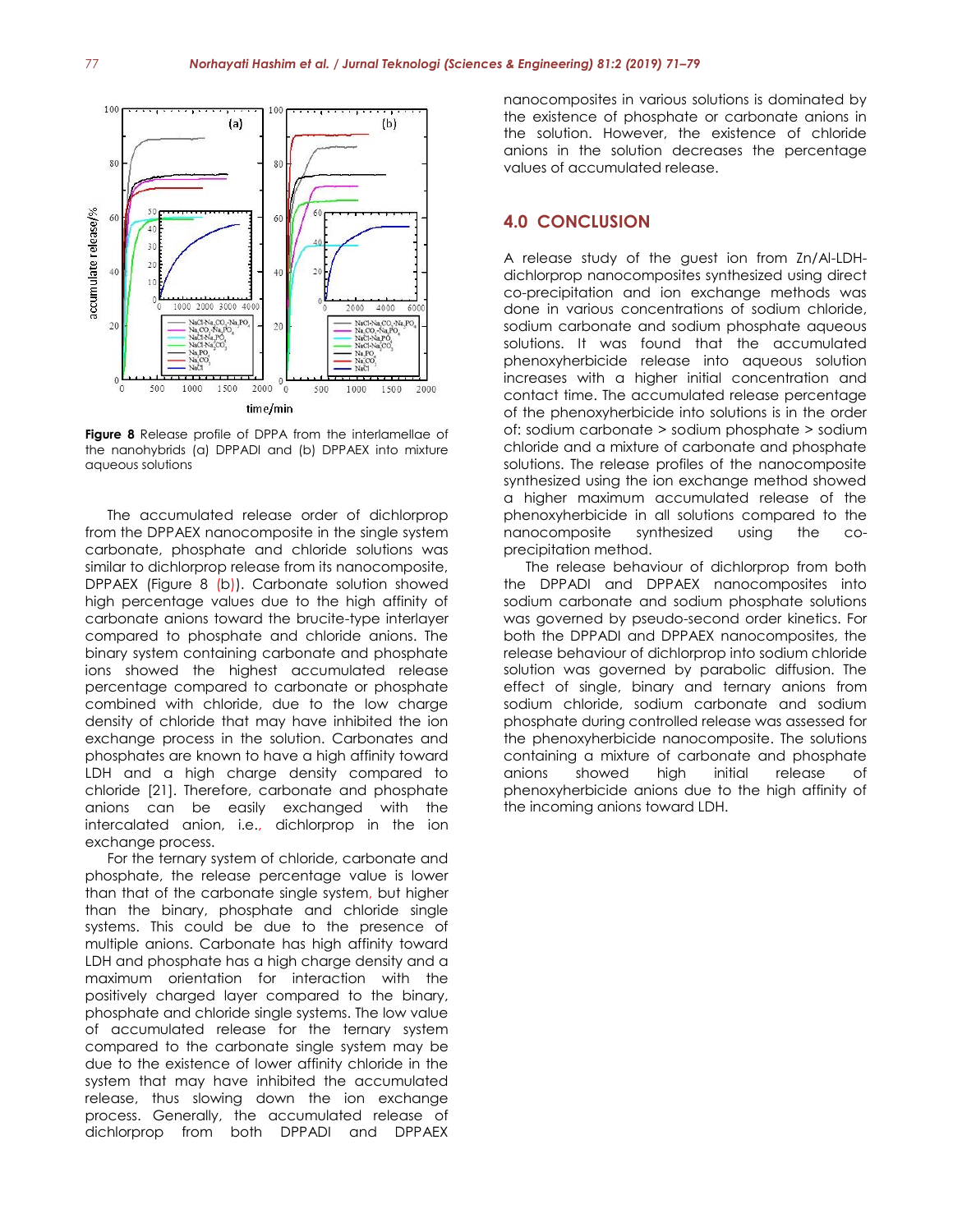Table 2 Rate constants, half-life (t<sub>1/2</sub>) and correlation coefficients obtained from the fitting of the data of DPPA release from DPPADI into NaCl, Na<sub>2</sub>CO<sub>3</sub> and Na<sub>3</sub>PO<sub>4</sub> solutions [9]

|                                 |               |                | <b>DPPADI</b> |                            |                             |       |
|---------------------------------|---------------|----------------|---------------|----------------------------|-----------------------------|-------|
| <b>NaCl</b>                     | <b>Zeroth</b> | <b>First</b>   | Pseudo-       | <b>Parabolic Diffusion</b> |                             |       |
| Concentration                   | Order         | Order          | second        |                            |                             |       |
| (mol $L^{-1}$ )                 |               |                | Order         |                            |                             |       |
|                                 |               | r <sup>2</sup> |               | r <sup>2</sup>             | $\mathsf{k}$<br>$t_{1/2}$   |       |
|                                 |               |                |               |                            | $(S^{-0.5})$<br>(min)       |       |
| 0.001                           | 0.905         | 0.910          | 0.955         | 0.989                      | 0.00200                     | 62656 |
| 0.002                           | 0.936         | 0.950          | 0.429         | 0.975                      | 0.00833                     | 4202  |
| 0.005                           | 0.926         | 0.949          | 0.716         | 0.981                      | 0.0121                      | 2028  |
| 0.008                           | 0.924         | 0.950          | 0.00198       | 0.969                      | 1587<br>0.0143              |       |
|                                 |               |                |               |                            |                             |       |
| Na <sub>2</sub> CO <sub>3</sub> | Zeroth        | First          | Parabolic     | Pseudo second Order        |                             |       |
| Concentration                   | Order         | Order          | Diffusion     |                            |                             |       |
| $(mod L=1)$                     |               |                |               |                            |                             |       |
|                                 |               | $r^2$          |               | $r^2$                      | k<br>$t_{1/2}$              |       |
|                                 |               |                |               |                            | $(mg^{-1}Ls^{-1})$<br>(min) |       |
| 0.001                           | 0.461         | 0.492          | 0.697         | 0.999                      | 0.00099                     | 29    |
| 0.002                           | 0.405         | 0.436          | 0.636         | 1.000                      | 0.00129                     | 20    |
| 0.005                           | 0.341         | 0.395          | 0.565         | 1.000                      | 9<br>0.00192                |       |
| 0.008                           | 0.207         | 0.304          | 0.409         | 1.000                      | 0.00223<br>6                |       |
|                                 |               |                |               |                            |                             |       |
| $Na_3PO_4$                      | Zeroth        | First          | Parabolic     | Pseudo second Order        |                             |       |
| Concentration                   | Order         | Order          | Diffusion     |                            |                             |       |
| $(mod L^{-1})$                  |               |                |               |                            |                             |       |
|                                 |               | r <sup>2</sup> |               | r <sup>2</sup>             | k<br>$t_{1/2}$              |       |
|                                 |               |                |               |                            | $(mg^{-1}Ls^{-1})$<br>(min) |       |
| 0.001                           | 0.505         | 0.546          | 0.734         | 1.000                      | 0.044                       | 345   |
| 0.002                           | 0.424         | 0.494          | 0.655         | 0.999                      | 0.080                       | 194   |
| 0.005                           | 0.413         | 0.506          | 0.645         | 0.999                      | 0.140                       | 126   |
| 0.008                           | 0.376         | 0.476          | 0.03          | 1.000                      | 1.035                       | 31    |

Table 3 Rate constants, half-life (t<sub>1/2</sub>) and correlation coefficients obtained from-fitting of the data of DPPA release from DPPAEX into NaCl, Na2CO<sup>3</sup> and Na3PO<sup>4</sup> solutions [9]

|                                           |                        |                       | <b>DPPAEX</b>              |                     |                            |                                       |
|-------------------------------------------|------------------------|-----------------------|----------------------------|---------------------|----------------------------|---------------------------------------|
| <b>NaCl</b><br>Concentration<br>(mol L·1) | <b>Zeroth</b><br>Order | <b>First</b><br>Order | Pseudo-<br>second<br>Order |                     | <b>Parabolic Diffusion</b> |                                       |
|                                           |                        |                       |                            |                     |                            |                                       |
|                                           |                        | r <sup>2</sup>        |                            | $r^2$               | k                          | $t_{1/2}$                             |
|                                           |                        |                       |                            |                     | $(s^{-0.5})$               | (min)                                 |
| 0.001                                     | 0.943                  | 0.948                 | 0.922                      | 0.997               | 0.00251                    | 40426                                 |
| 0.002                                     | 0.990                  | 0.994                 | 0.148                      | 0.938               | 0.0148                     | 1732                                  |
| 0.005                                     | 0.905                  | 0.950                 | 0.498                      | 0.978               | 0.0186                     | 895                                   |
| 0.008                                     | 0.934                  | 0.973                 | 0.793                      | 0.984               | 0.0190                     | 891                                   |
|                                           |                        |                       |                            |                     |                            |                                       |
| Na <sub>2</sub> CO <sub>3</sub>           | Zeroth                 | First                 | Parabolic                  |                     | Pseudo second Order        |                                       |
| Concentration                             | Order                  | Order                 | Diffusion                  |                     |                            |                                       |
| $(mod L=1)$                               |                        |                       |                            |                     |                            |                                       |
|                                           |                        | $r^2$                 |                            | $r^2$               | k                          | $t_{1/2}$                             |
|                                           |                        |                       |                            |                     | $(mg^{-1}Ls^{-1})$         | (min)                                 |
| 0.001                                     | 0.545                  | 0.618                 | 0.772                      | 0.997               | 0.000341                   | 56                                    |
| 0.002                                     | 0.254                  | 0.288                 | 0.464                      | 1.000               | 0.00253                    |                                       |
| 0.005                                     | 0.236                  | 0.267                 | 0.438                      | 1.000               | 0.00250                    | $\begin{array}{c} 8 \\ 7 \end{array}$ |
| 0.008                                     | 0.248                  | 0.309                 | 0.458                      | 1.000               | 0.00372                    | 3                                     |
|                                           |                        |                       |                            |                     |                            |                                       |
| $NQ_3PO_4$                                | Zeroth                 | First                 | Parabolic                  | Pseudo second Order |                            |                                       |
| Concentration                             | Order                  | Order                 | Diffusion                  |                     |                            |                                       |
| $(mod L=1)$                               |                        |                       |                            |                     |                            |                                       |
|                                           |                        | r <sup>2</sup>        |                            | $r^2$               | k                          | $t_{1/2}$                             |
|                                           |                        |                       |                            |                     | $(mg^{-1}Ls^{-1})$         | (min)                                 |
| 0.001                                     | 0.498                  | 0.564                 | 0.718                      | 0.994               | 0.000585                   | 99                                    |
| 0.002                                     | 0.482                  | 0.531                 | 0.718                      | 0.951               | 0.000213                   | 78                                    |
| 0.005                                     | 0.654                  | 0.780                 | 0.865                      | 0.997               | 0.000206                   | 38                                    |
| 0.008                                     | 0.338                  | 0.442                 | 0.555                      | 1.000               | 0.000122                   | 12                                    |